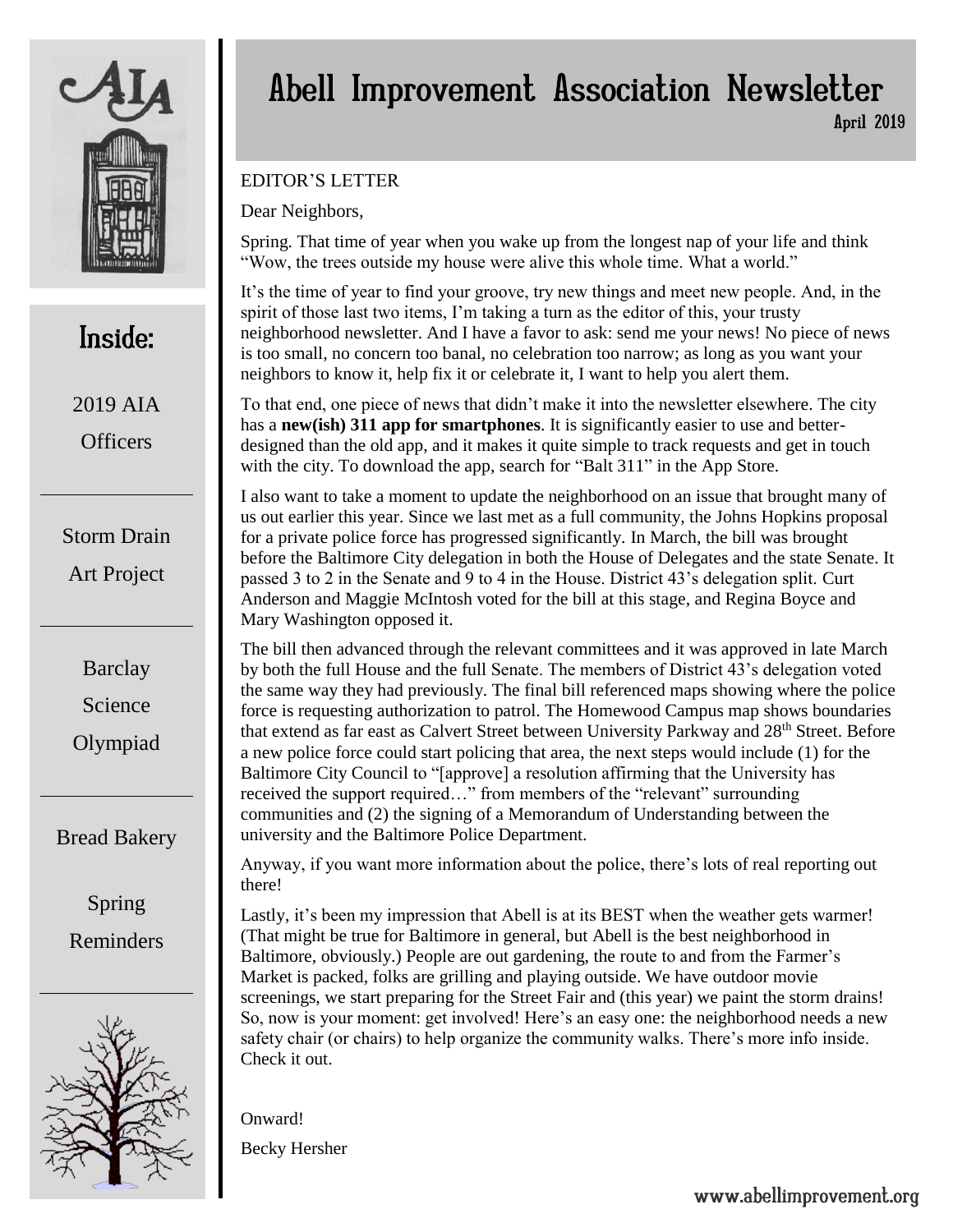## Keep it Dry!

Our neighborhood is getting wetter. Last year was the wettest year on record – 145 days of precipitation – and the most extreme rain fell during the Spring and Summer months.

Remember to check that your sump pumps and basement dehumidifiers are working. Also make sure that nothing is obstructing the pump's outflow. Clear out gutters and keep the alleys free of debris to prevent flooding.

### **New Safety Chair**

The AIA needs a new safety chair (or co-chairs). Responsibilities include coordinating community walks with the BPD Northern District, attending CVCBDMA Advisory Council and Northern District Community Council meetings, and supporting safety initiatives like porch lights and trimming trees that block light.

If you're interested in getting involved, email Bonnie Bessor at bbessor@gmail.com.

### **Store Your Things!**

Are you running out of space in your home for all your precious items, especially your bicycles, but also other stuff? Our neighbor Patrick McMahon wants to help you out.

Patrick has some extra space in the 3200 block and would love to rent you a section at what he describes as "a very reasonable rate." Contact Patrick at (410) 599-5123 or [patrickmcmahonaicp@gmail.co](mailto:patrickmcmahonaicp@gmail.com) [m.](mailto:patrickmcmahonaicp@gmail.com)

#### **Streetscaping Project Begins**

Johns Hopkins University has started a construction project on St. Paul Street, from 31st Street to 33rd Street. The construction also extends along 33rd Street between Charles Street and St. Paul Street.

The plan is to upgrade asphalt and concrete sidewalks to brick, put in new lighting, "enhanced landscaping", new benches and new trash and recycling bins.

In the street, the plan is to upgrade the medians, add granite curbs, and repave.

According to the project plan, it should be complete by the end of December 2019. While construction is going on, two southbound travel lanes on St. Paul Street will be open to traffic, and all the businesses on St. Paul Street will remain open. However, some parking spots will be unavailable over the coming months.

For more information visit: http://www.jhfre.jhu.edu/projects/Ch arles\_Village\_Streetscape/index.htm l

#### **Farmer's Market Spring Fest**

The second annual Food, Art & Community Fest is coming up at the Waverly Farmer's Market. There will be "festive decorations" and even more food and art to purchase than usual.

*Saturday, April 20 7am-noon 32nd and Barclay Street*

#### **En-Abell-ing Clean Water!!!**



The Abell Improvement Association is looking for creative ideas for a community-themed storm drain art project. Trash and pollutants entering our storm drains clog our water pipes, cause flooding and enter the harbor and Chesapeake Bay, impacting fish and other aquatic species.

*Here's the fun part*: We will vote on a theme and create stencils to decorate and educate through our storm drain inlets! Please submit -- in pictures or in writing -- your ideas, slogans or other inspiration for our community art project to [lane.tyler@gmail.com.](mailto:lane.tyler@gmail.com) We will present the themes and have a ballot vote at our next community meeting in April.



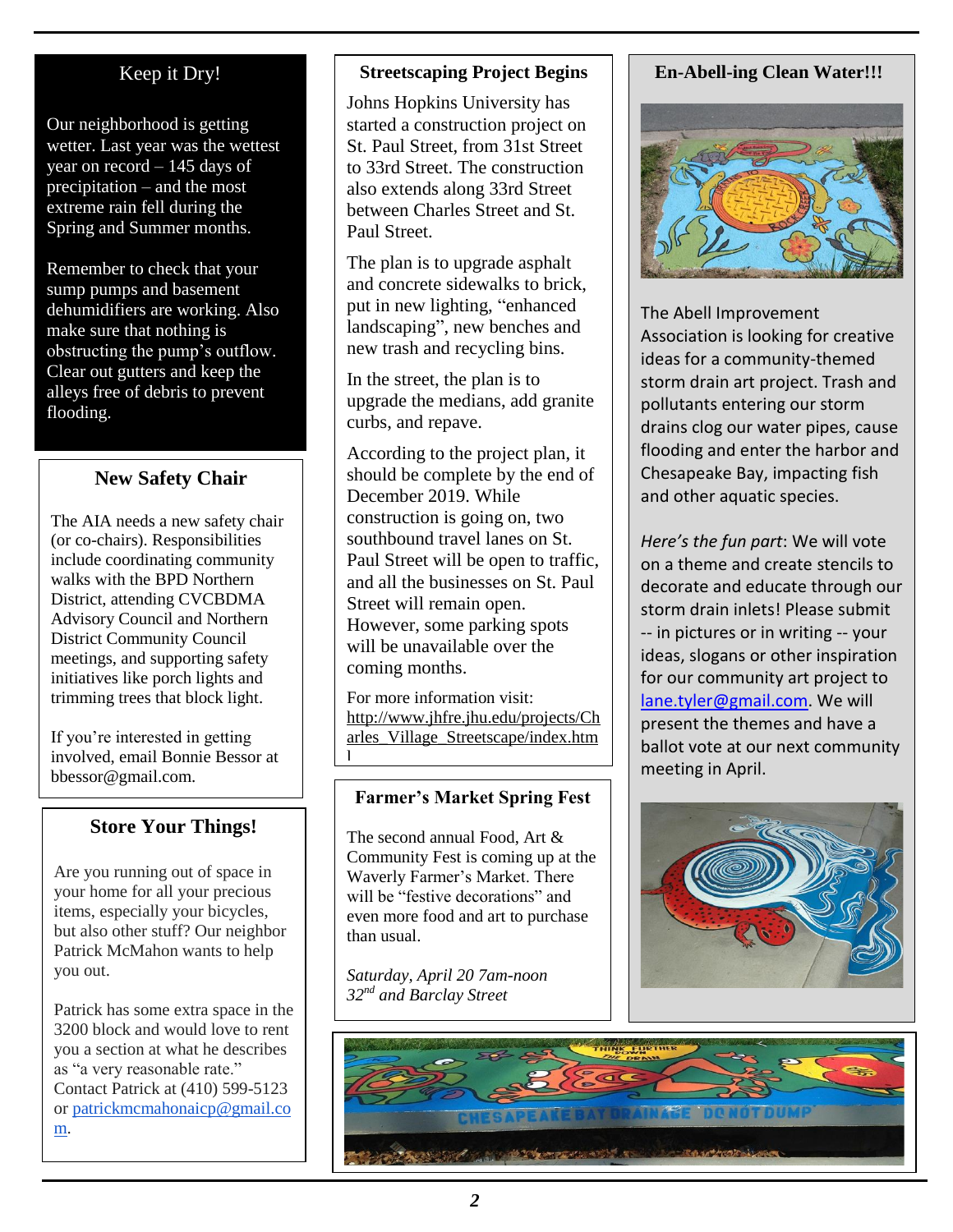#### **Thank You Newsletter Volunteers**

Thank you to all AIA Newsletter delivery persons for your timely work bringing Abell news to the community. Your ongoing involvement is crucial.

Jim Anthony Jane Berg Judy Berlin Allison Campbell Danielle Corcoran Maureen Daly Jerry Druch Rosalie Eck Annette Fallon John Fink Michele Golden Peter Gottlieb Ed Hargadon Audrey Huang Janet Kahoe Michael Klima Val Kuciauskas Paul & Carlene Moscatt Arlene Ogurick Didon Pachner Susanne Riveles Jo Ann Robinson Andy Scott Bill Surine Julie Neale Taylor Michael Treadway Jonathan Wetmiller

> The next AIA **Quarterly** Membership Meeting will be held in April. Please look for exact date, time and location on community message boards and media notices.

#### A stellar performance by the Barclay Maryland Science Olympiad Team!

The Barclay Science Olympiad team has just wrapped up an impressive season.

The team competed in the "Einstein" division of the Maryland Science Olympiad Regional Competition in March at Morgan State University. The "Einstein" division is for the most experienced teams in the region, so the competition was stiff. Nonetheless, the team placed  $4<sup>th</sup>$  in its division and  $5<sup>th</sup>$  overall out of 19 teams. Congratulations!

One of the teams Barclay beat was Lakeland Elementary/Middle, whose STEM program is supported by UMBC and Northrop Grumman.

Barclay did particularly well in the following categories:

- *Rollercoaster:* The team placed 2<sup>nd</sup>.
- *Crimebusters and Density*  Lab: the team placed 3<sup>rd</sup>.
- *Boomilever, Thermodynamics and Water Quality:* The team placed 4<sup>th</sup>.
- *Anatomy & Physiology and Heredity:* The team placed 5<sup>th</sup>.

The Barclay team is led by new Middle School science teacher Ms. Woods, and supported by Johns Hopkins University.

The team's strong performance sent them to the State Finals, which were held at Johns Hopkins University at the end of March.

#### **Resident Responsibility Reminders**

As Spring explodes into its full exuberance, it's a good moment to remind ourselves of some of the responsibilities we have for our property:

- Abutting sidewalks, gutters and alleys should be clean, safe and sanitary.
- Keep grass, weeds and other plant growth below 8 inches.
- Remember to prune trees and shrubbery so they don't block foot or car traffic.

If you need help with basic "Spring Cleaning" tasks, please get in touch with Becky Hersher at 603-494-3213.

#### **Motzi Bread Bakery Coming Soon**

Your neighbors Russell Trimmer and Maya Muñoz are opening a bread bakery called Motzi. Russell is the former lead baker at Woodberry Kitchen.

The name Motzi comes from the Hebrew prayer over bread, called "HaMotzi." According to the bakery website, they buy their grains locally and ferment the dough for longer than 24 hours to get a "tender bread with a crisp crust."

The storefront is on track to open in Fall 2019. In the meantime, they are offering a limited number of 6 month (26 week) bread subscriptions.

Find out more at their website, https://www.motzibread.com/sub scribe

*2801 Guilford Avenue*